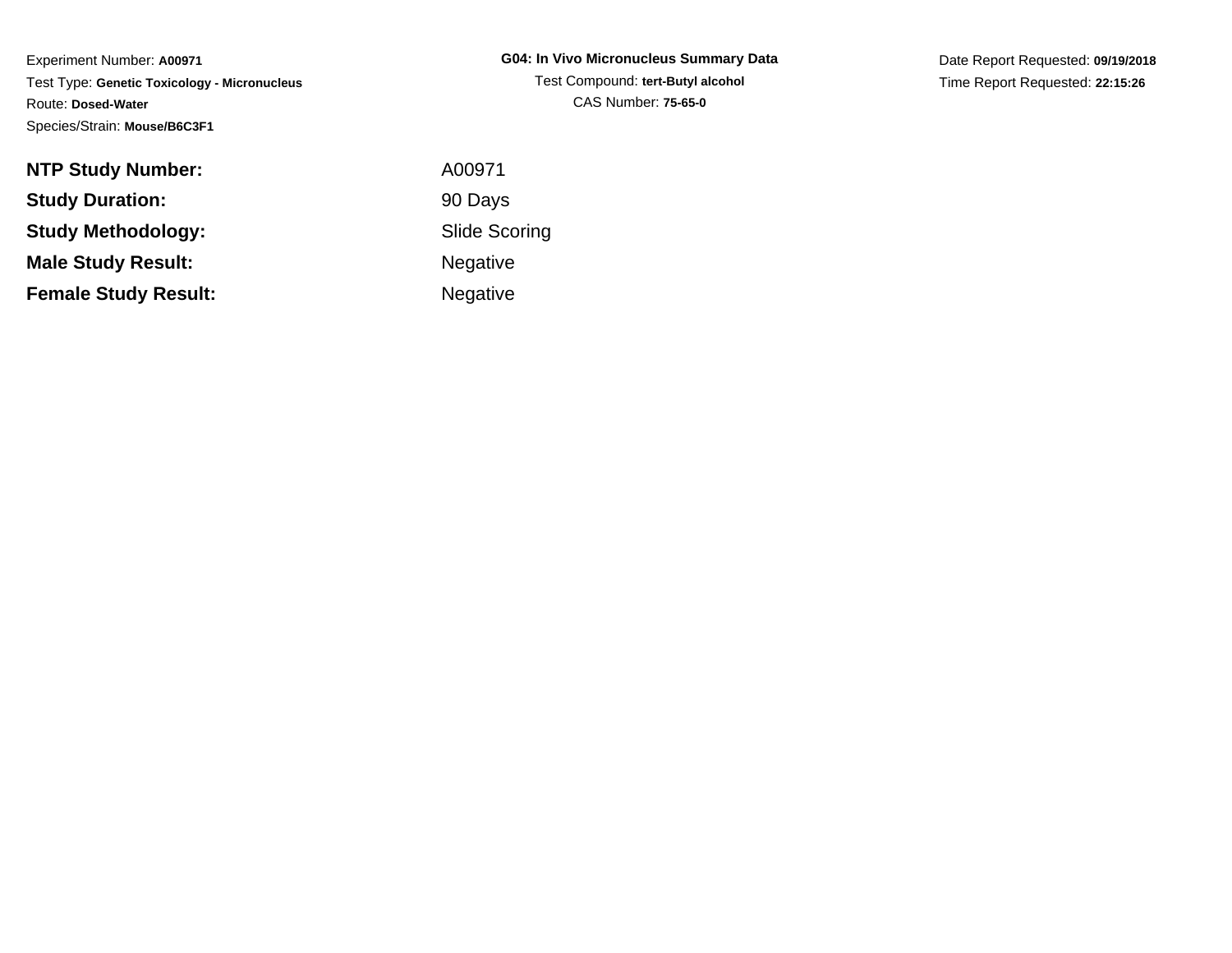Experiment Number: **A00971** Test Type: **Genetic Toxicology - Micronucleus**Route: **Dosed-Water**Species/Strain: **Mouse/B6C3F1**

| Tissue: Blood; Sex: Male; Number of Treatments: 90; Time interval between final treatment and cell sampling: 24 h |    |                    |             |  |  |  |
|-------------------------------------------------------------------------------------------------------------------|----|--------------------|-------------|--|--|--|
|                                                                                                                   |    | <b>MN NCE/1000</b> |             |  |  |  |
| Dose (mg/mL)                                                                                                      | N  | Mean ± SEM         | p-Value     |  |  |  |
| Vehicle Control <sup>1</sup>                                                                                      | 8  | $0.94 \pm 0.06$    |             |  |  |  |
| 2.5                                                                                                               | 10 | $0.97 \pm 0.10$    | 0.4318      |  |  |  |
| 5.0                                                                                                               | 10 | $0.73 \pm 0.08$    | 0.8938      |  |  |  |
| 10.0                                                                                                              | 9  | $0.89 \pm 0.19$    | 0.6037      |  |  |  |
| 20.0                                                                                                              | 9  | $0.81 \pm 0.12$    | 0.7704      |  |  |  |
| 40.0                                                                                                              | 3  | $0.57 \pm 0.29$    | 0.9299      |  |  |  |
| Trend p-Value                                                                                                     |    | 0.9290             |             |  |  |  |
| Positive Control <sup>2</sup>                                                                                     | 3  | $19.47 \pm 0.66$   | $< 0.001$ * |  |  |  |
| Trial Summary: Negative                                                                                           |    |                    |             |  |  |  |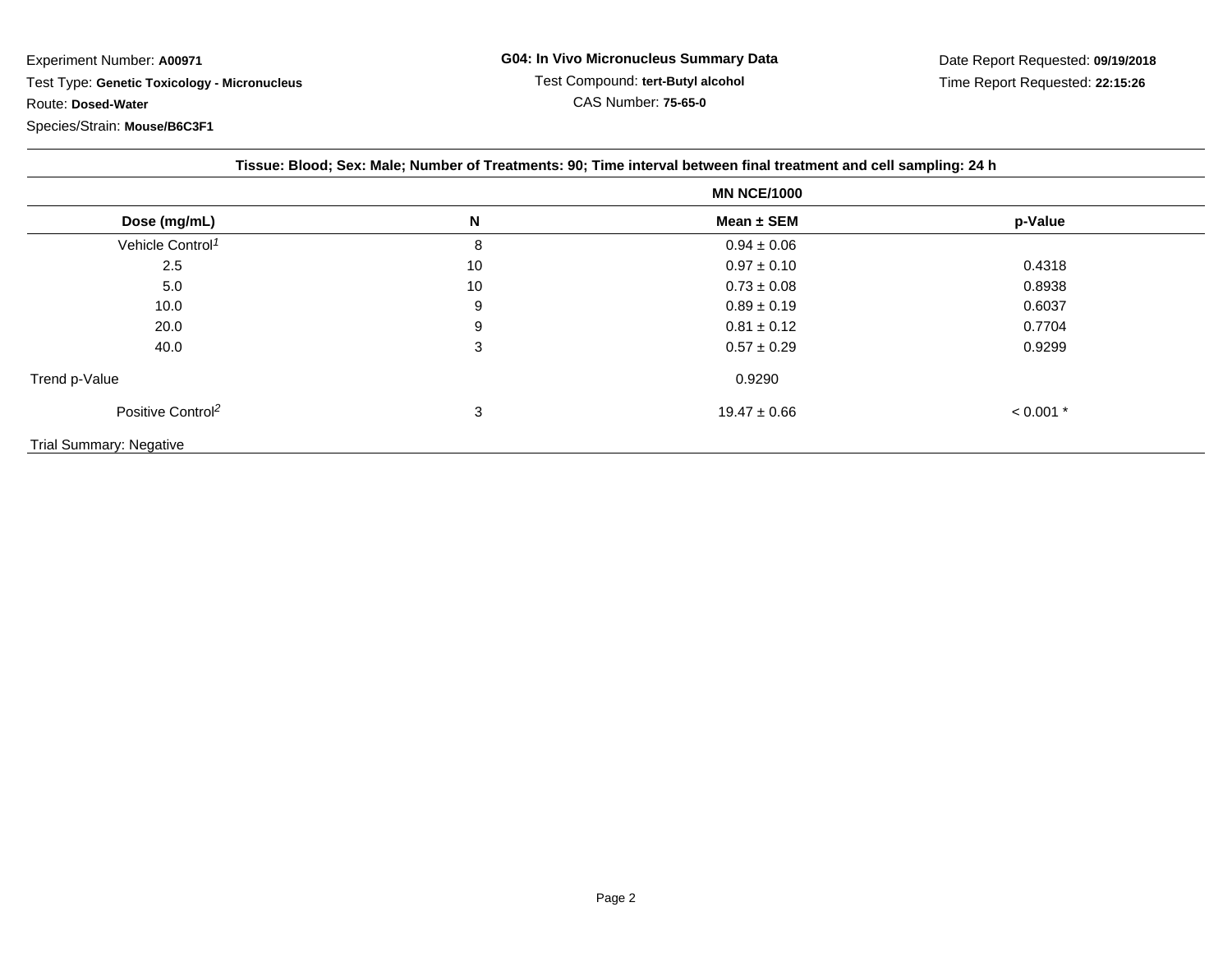Experiment Number: **A00971** Test Type: **Genetic Toxicology - Micronucleus**Route: **Dosed-Water**

## Species/Strain: **Mouse/B6C3F1**

| Tissue: Blood; Sex: Female; Number of Treatments: 90; Time interval between final treatment and cell sampling: 24 h |    |                    |         |  |  |  |
|---------------------------------------------------------------------------------------------------------------------|----|--------------------|---------|--|--|--|
| Dose (mg/mL)                                                                                                        |    | <b>MN NCE/1000</b> |         |  |  |  |
|                                                                                                                     | N  | Mean ± SEM         | p-Value |  |  |  |
| Vehicle Control <sup>1</sup>                                                                                        | 9  | $0.61 \pm 0.12$    |         |  |  |  |
| 2.5                                                                                                                 | 8  | $0.35 \pm 0.09$    | 0.9661  |  |  |  |
| 5.0                                                                                                                 | 10 | $0.45 \pm 0.11$    | 0.8738  |  |  |  |
| 10.0                                                                                                                | 10 | $0.51 \pm 0.08$    | 0.7556  |  |  |  |
| 20.0                                                                                                                | 9  | $0.70 \pm 0.12$    | 0.2916  |  |  |  |
| 40.0                                                                                                                | 5  | $0.75 \pm 0.10$    | 0.2445  |  |  |  |
| Trend p-Value                                                                                                       |    | $0.0190*$          |         |  |  |  |
| <b>Trial Summary: Negative</b>                                                                                      |    |                    |         |  |  |  |